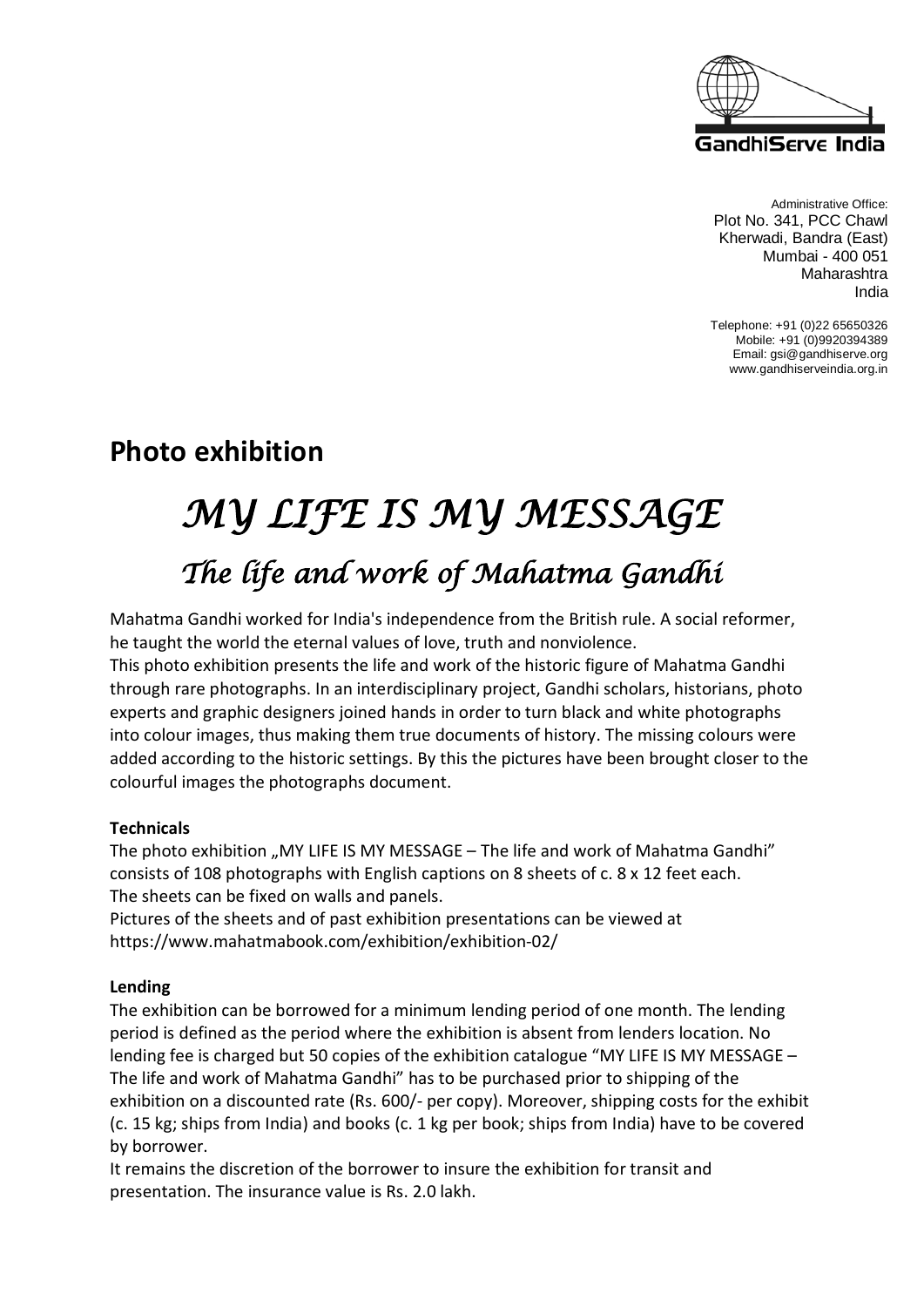| <b>Order No.:</b>                                                                                                              | (to be filled by Lender)                                                                                                                                                                                                                                                                                                                         |                 |
|--------------------------------------------------------------------------------------------------------------------------------|--------------------------------------------------------------------------------------------------------------------------------------------------------------------------------------------------------------------------------------------------------------------------------------------------------------------------------------------------|-----------------|
| Name of exhibition:<br>MY LIFE IS MY MESSAGE - The life and work of Mahatma Gandhi                                             |                                                                                                                                                                                                                                                                                                                                                  |                 |
| <b>Contents of exhibition:</b><br>108 photographs with English captions, printed on 8 plastic sheets of c. 8 x 12 feet<br>each |                                                                                                                                                                                                                                                                                                                                                  |                 |
| Packaging and Size: Roll, c. 120 x 30 cm                                                                                       |                                                                                                                                                                                                                                                                                                                                                  |                 |
| Weight:                                                                                                                        | c. 15.0 kg                                                                                                                                                                                                                                                                                                                                       |                 |
|                                                                                                                                | <b>Insurance Value:</b> Rs. 2.0 lakh (optional)                                                                                                                                                                                                                                                                                                  |                 |
| Lending period:                                                                                                                | from (dd/mm/yyyy)                                                                                                                                                                                                                                                                                                                                | to (dd/mm/yyyy) |
| <b>Shipping fee:</b><br>Book purchase:<br><b>Total amount:</b>                                                                 | Rs. 30,000/- (50 copies of Rs. 600/- each)                                                                                                                                                                                                                                                                                                       |                 |
| <b>Payment:</b>                                                                                                                | Through PayPal, incl. credit card (mail@gandhimail.org)<br>or by bank transfer to<br>Account holder: GandhiServe India<br>Bank name: Central Bank of India<br>Bank address: Ambadi branch, Bhiwandi - Wada Road,<br>Bhiwandi, Thane<br>Account type: Savings account<br>Account no. 3537934359<br>IFSC code: CBIN0284927<br>MICR code: 400016501 |                 |
| Lender:                                                                                                                        | Gandhi Serve India, Plot No. 341, PCC Chawl, Kherwadi, Bandra<br>(East), Mumbai - 400 051, Maharashtra, India<br>Telephone: +91 (0)22 65650326, Mobile: +91 (0)9920394389,<br>Email: gsi@gandhiserve.org                                                                                                                                         |                 |